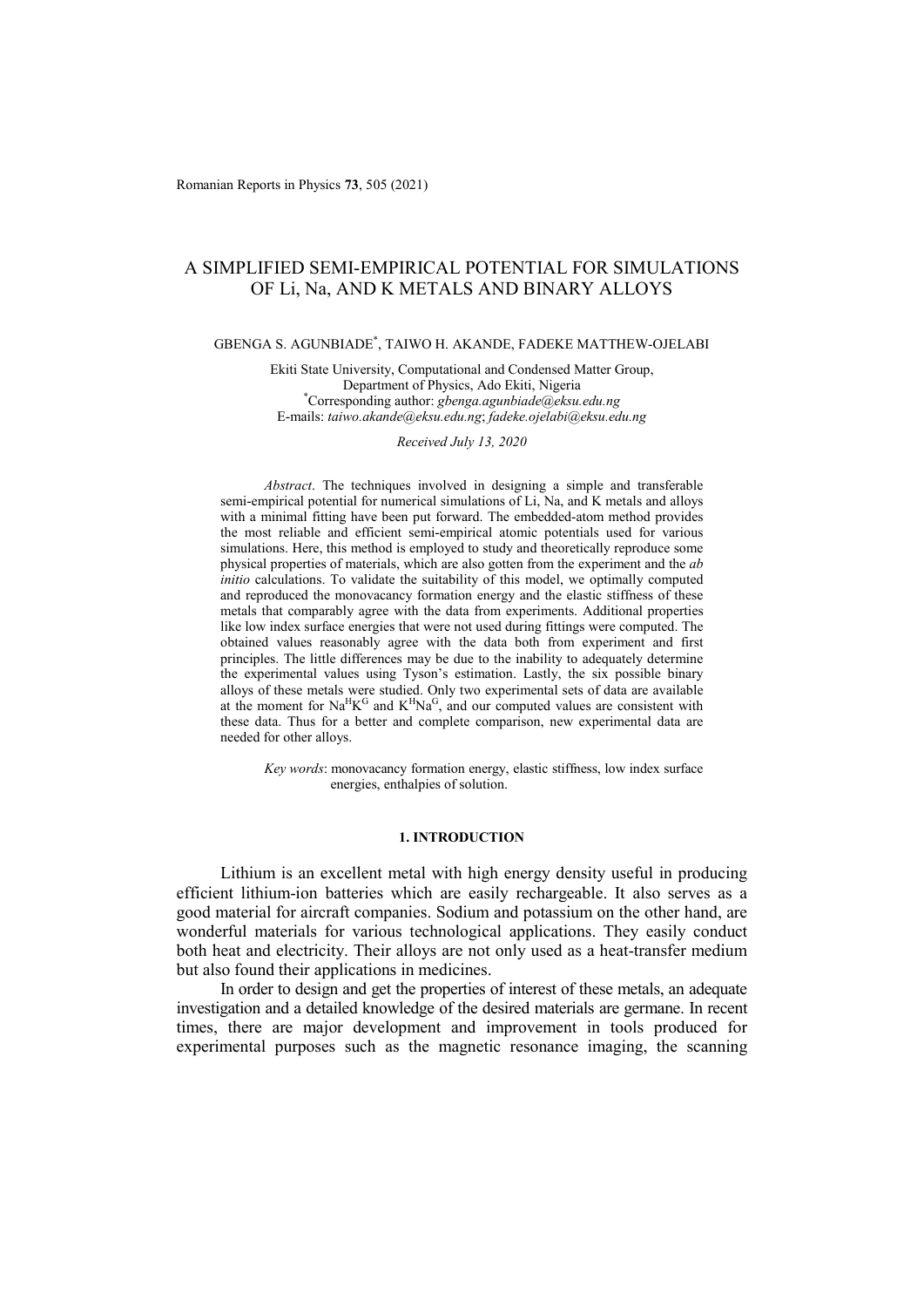tunneling microscope, the high-resolution transmission electron microscope, the field ion microscope and so on, which are purposely used for studying at small scale the structures and defects in crystals. These tools are still inadequate to comprehensively study these structures [1]. Moreover, it is difficult to accurately obtain by experiment the atomic quantities like monovacancy formation energy, which are local environment dependent [2].

Over three decades, several interatomic potentials methods such as the embedded-atom method, Finnis and Sinclair method, glue model [3–5] and other techniques have been constructed and used to compute different properties of metals and alloys. These models are able to overcome several shortcomings found in using pair-potentials. As a result of its simplicity and computational efficiency, the embedded-atom method (EAM) has been widely employed in investigating many properties of interest. This model was originally derived by Daw and Baskes [3] and has been used by many researchers [6–11] to obtain many properties of metals and alloys, which include but not limited to the point defects, structural, energetic, thermal, mechanical, and phonon dispersion.

Unlike Finnis and Sinclair models [4], the EAM potentials are not commonly used for body-centered cubic (bcc) structures like Li, Na, and K metals and alloys. In putting the bonding's direction into consideration, an additional term was included to initial EAM potential [12] and it was tagged "modified embedded-atom method (MEAM)". The new MEAM potential was employed by Zhang and coworkers [11] to study bcc transition metals. Similarly, Fang and coworkers [13] applied the MEAM to study the enthalpy of formation in binary immiscible alloys. In our previous studies [14–16], we employed both the EAM and MEAM to compute many properties of metals and alloys. Though, the modified version of the EAM add some complexities to the model but our computed results are still reasonably good when compared with data from experiment.

Presently, a simplified EAM has be extended to investigate the vacancies, elastic stiffness, and surface energies for low index crystal faces for in Li, Na and K metals. The enthalpies of solution of the binary alloys of these metals are considered. In Section 2 we present the computational procedures needed to have a complete EAM model for the study. In Section 3, our computed results with a simplified EAM model are presented and discussed, while the last Section briefly summarizes and concludes the work.

# **2. SIMULATION METHOD**

In the current Section, we shall comprehensively analyze the computational method and simulation procedures for studying Li, Na, and K metals and alloys. The physics quantities that are useful in fitting the EAM curve so as to obtain the model parameters needed in the computation will be listed.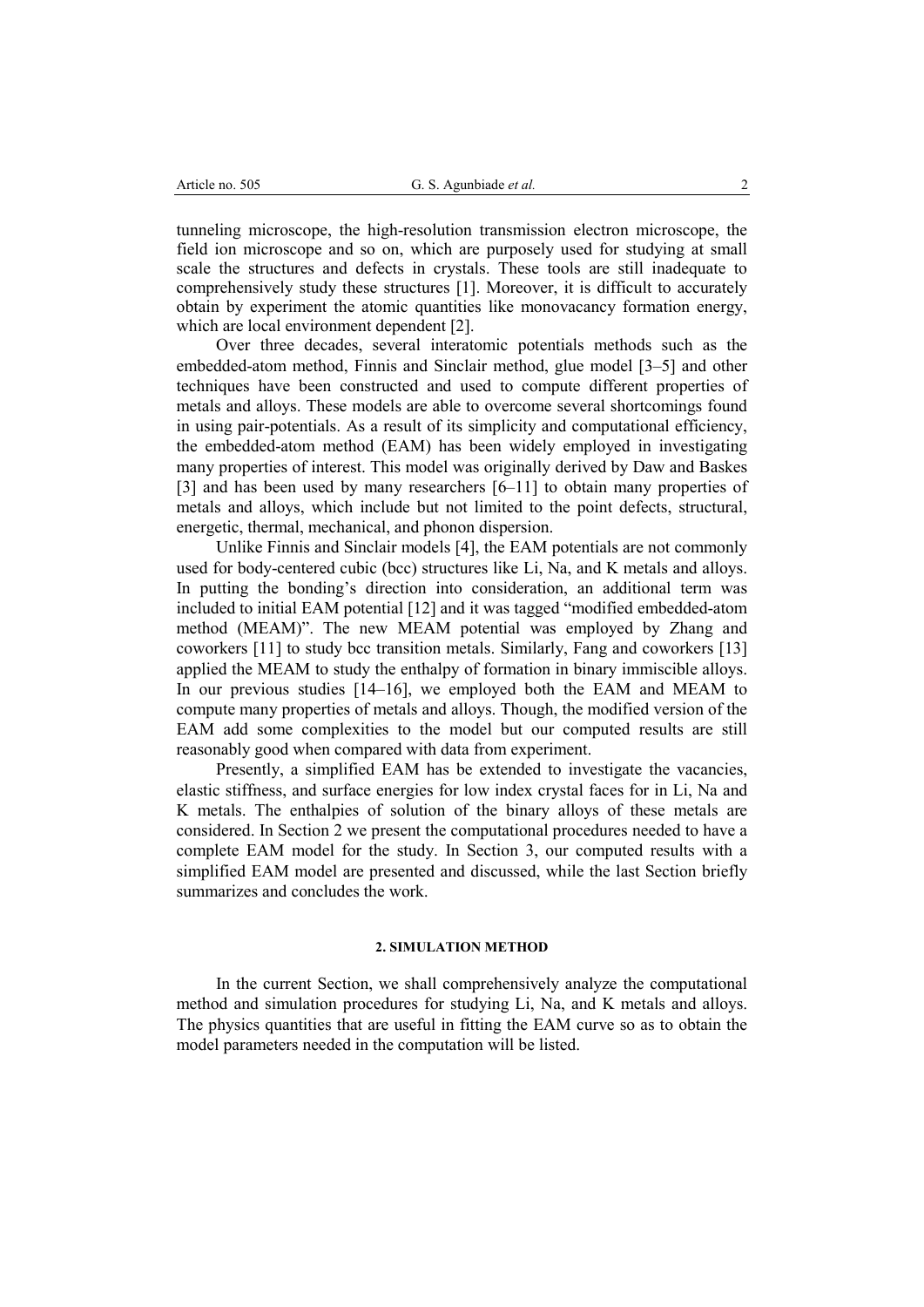# 2.1. THE EMBEDDED-ATOM METHOD

The total energy E*tot* of EAM model [3] is presented as

$$
E_{tot} = F(\rho_i) + \frac{1}{2} \sum_{i \neq j} \phi(r_{ij}),
$$
 (1)

where  $F(\rho_i)$  and  $\phi(r_{ij})$  are the embedding function and the pair potential, respectively. For a complete and useable EAM model,  $\phi(r)$ ,  $f(r)$ , and  $F(\rho)$  must be defined.

The two-body potential is given as

$$
\phi(r) = \phi_e \left[ 1 + \xi \left( \frac{r}{r_{ie}} - 1 \right) \right] \times \exp \left[ -\gamma \left( \frac{r}{r_{ie}} - 1 \right) \right]. \tag{2}
$$

The atomic electron density,  $f(r)$  takes the form of [6]

$$
f(r) = f_e \exp\left[-\beta \left(\frac{r}{r_{le}} - 1\right)\right].
$$
 (3)

The embedding function  $F(\rho)$  follows that of [17]

$$
F(\rho) = -E_c \left[ 1 - \frac{\alpha}{\beta} \ln \left( \frac{\rho}{\rho_e} \right) \right] \left( \frac{\rho}{\rho_e} \right)^{\alpha/\beta} - 4\phi_e \left[ 1 - \frac{\xi}{\beta} \ln \left( \frac{\rho}{\rho_e} \right) \right] \left( \frac{\rho}{\rho_e} \right)^{\gamma/\beta} -
$$
  

$$
-3\phi_e \left[ 1 - \frac{S\xi}{\beta} \ln \left( \frac{\rho}{\rho_e} \right) + \zeta (S - 1) \right] \left( \frac{\rho}{\rho_e} \right)^{S/\beta} \times \exp \left[ -\gamma (S - 1) \right]
$$
  

$$
\rho(r) = \rho_e \exp \left[ -\beta \left( \frac{r}{r_{ie}} - 1 \right) \right]
$$
(5a)

$$
\rho_e = 8f_e + 6f_e \exp[-\beta(S-1)]
$$
 (5b)

Here  $r_{1e}$  represents the first equilibrium nearest neighbour distance and  $r_{2e} = Sr_{1e}$ and  $S = \frac{2}{r}$ 3  $S=\frac{2}{\sqrt{2}}$ .

There are six undetermined parameters,  $f_e$ ,  $\alpha$ ,  $\beta$ ,  $\phi_e$ ,  $\zeta$ , and  $\gamma$  that are to be evaluated. Although, *β* can be determined, it can also be treated as an adjustable parameter. For this work,  $\beta$  is set to be 6.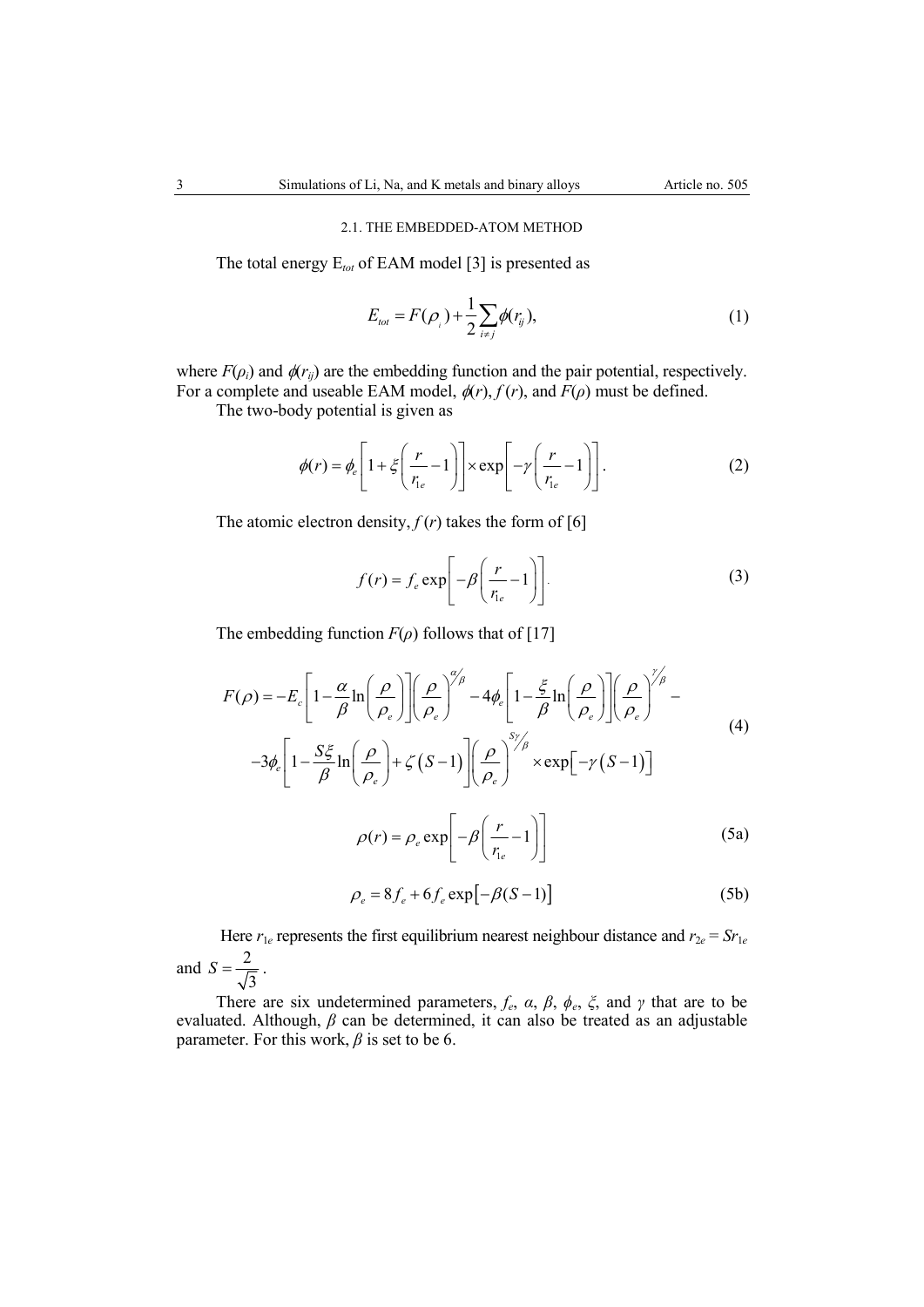Here  $f_e$  is the atomic electron density evaluated at the equilibrium and is given as

$$
f_e = \frac{SE_c}{\Omega} \tag{6}
$$

$$
\alpha = \sqrt{\frac{9\Omega B}{E_c}}\tag{7}
$$

and  $S = 1$ ,  $E_C$ ,  $B$ , and  $\Omega$  are the cohesive energy, bulk modulus, and the atomic volume, respectively.

To evaluate the remaining parameters, *ϕe*, *ξ*, and *γ*, the following three conditions must be satisfied

$$
4r_{1e}\phi'(r_{1e}) + 3r_{2e}\phi'(r_{2e}) = 0
$$
\n(8)

$$
4r_{1e}^2\phi''(r_{1e}) + 3r_{1e}^2\phi''(r_{2e}) = 15 \Omega G \tag{9}
$$

$$
E_{1f} = 4\phi(r_{1e}) + 3\phi(r_{2e}) + \frac{1}{2}F''(\rho_e) \left[8f^2(r_{1e}) + 6f^2(r_{2e})\right]
$$
 (10)

Substituting the expressions for  $\phi(r)$ ,  $\phi''(r)$ ,  $\phi''(r)$ ,  $F''(\rho)$ , and  $f(r)$  we obtain

$$
4(\gamma - \beta) + 3S[\gamma - \xi + \gamma \xi(S-1)] \times \exp[-\gamma (S-1)] = 0
$$
 (11)

$$
4\phi_e \gamma \left\{ \gamma - 2\xi + \left[ \gamma - 2\xi + \gamma \xi (S - 1) \right] \times \exp\left[ -\gamma (S - 1) \right] \right\} = 15\Omega G \tag{12}
$$

$$
E_{1f} = \frac{8 + 6 \exp[-2\beta(S-1)]}{2\beta^2 \left\{8 + 6 \exp[-2\beta(S-1)]\right\}^2} 4\phi_e + 3\phi_e \left[1 + \xi(S-1)\right] \times \exp[-\gamma(S-1)] + (9\Omega B - 15\Omega G)
$$
\n(13)

With (11), (12), and (13) the parameters  $\phi_e$ ,  $\xi$ , and  $\gamma$  can be obtained. Also, the monovacancy formation energy for each metal considered in our present work can be computed using (13).

Another important properties to be considered are the three elastic stiffnesses (*C*11 , *C*12 , and*C*44) of these metals. The following equations will be adopted: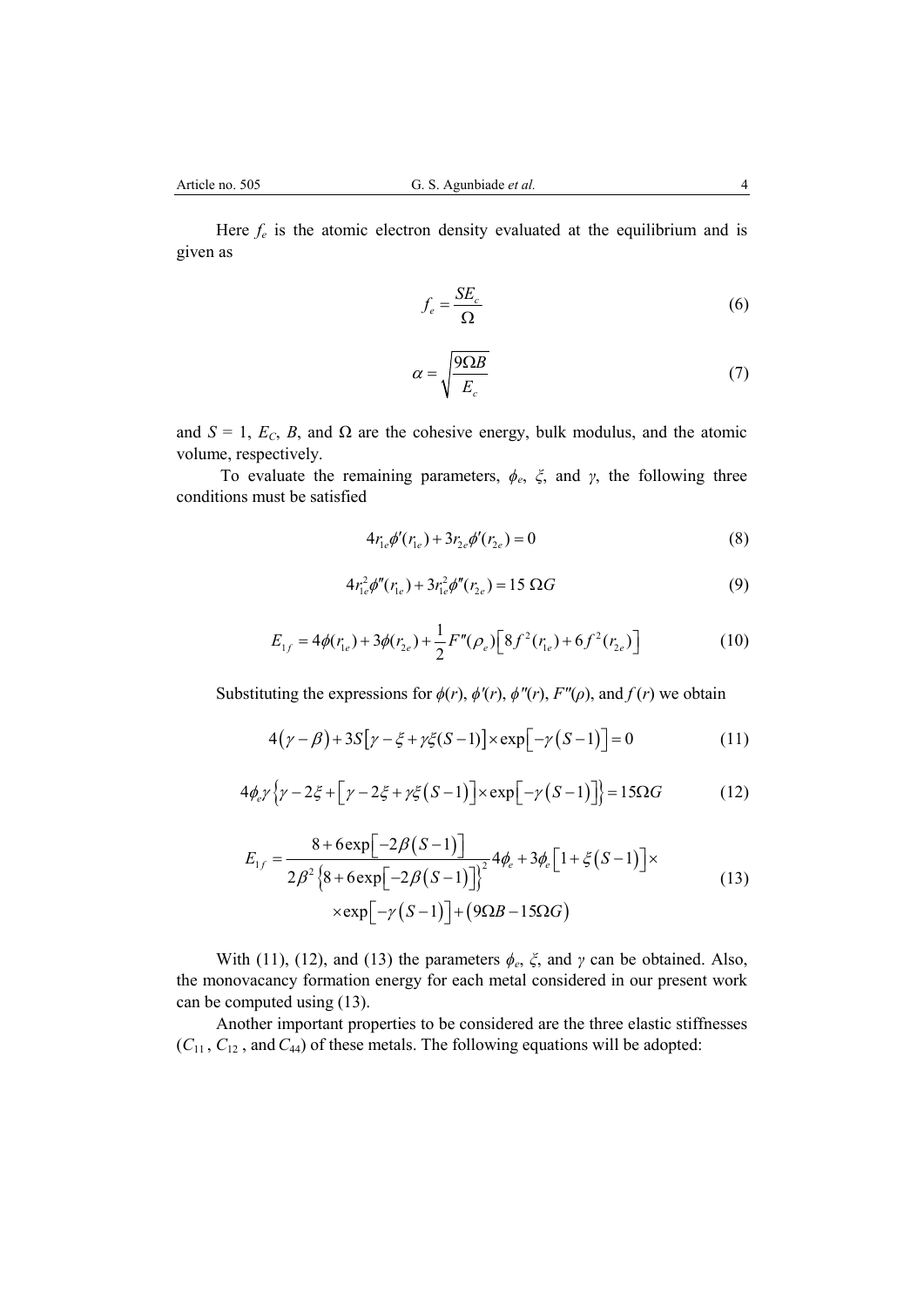$$
\chi_{x} = \frac{a_{0}^{2}}{2\Omega_{0}} \left[ \phi''(r_{0}) - \frac{1}{r_{0}} \phi'(r_{0}) \right] + \frac{a_{0}^{2}}{\Omega_{0}} F'(\rho_{0}) \left[ f''(r_{0}) - \frac{1}{r_{0}} f'(r_{0}) \right]
$$
(14)

$$
\chi_{y} = \frac{8a_0^2}{\Omega_0} F''(\rho_0) [f'(r_0)]^2
$$
 (15)

$$
C_{11} = \chi_x + \chi_y \tag{16}
$$

$$
C_{12} = \frac{1}{2} \chi_x + \chi_y \tag{17}
$$

$$
C_{44} = \frac{1}{2} \chi_x \,. \tag{18}
$$

The bulk modulus of these metals can be evaluated:

$$
B = \frac{2}{3}\chi_x + \chi_y \,. \tag{19}
$$

The surface energies for three low index crystal faces will also be calculated using the following equations:

$$
\gamma_{100} = \frac{1}{a_0^2} (E_7 - E_8)
$$
\n(20)

$$
\gamma_{110} = \frac{\sqrt{2}}{a_0^2} (E_6 - E_8)
$$
\n(21)

$$
\gamma_{111} = \frac{1}{a_0^2} \sqrt{3} (E_4 - E_8).
$$
 (22)

# 2.2. ENTHALPIES OF SOLUTION FOR ALLOYS

To compute the enthalpies of solution for possible combination of these metals' binary alloys, the extended alloy model of Johnson [7] will be employed with the first and second nearest neighbors taken into consideration.

The cross potentials using a mixing rule can be obtained as

$$
\phi^{\text{HG}}(r_{\text{Ie}}) = \frac{1}{2} \left[ \frac{f_G(r_{\text{Ie}})}{f_H(r_{\text{Ie}})} \phi^{\text{HH}}(r_{\text{Ie}}) + \frac{f_H(r_{\text{Ie}})}{f_G(r_{\text{Ie}})} \phi^{\text{GG}}(r_{\text{Ie}}) \right]
$$
(23)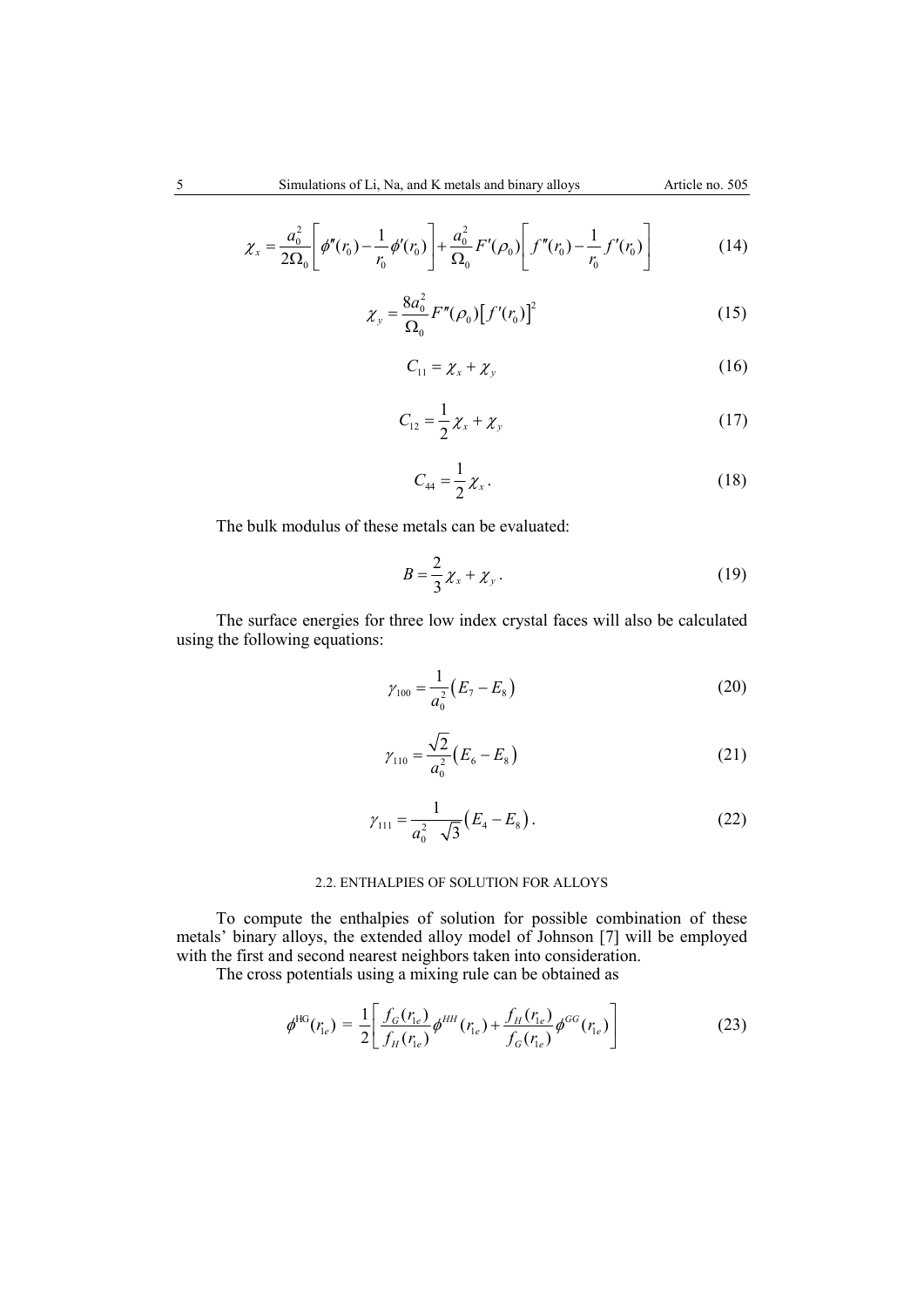and

$$
\phi^{\text{HG}}(r_{2e}) = \frac{1}{2} \left[ \frac{f_G(r_{2e})}{f_H(r_{2e})} \phi^{\text{HH}}(r_{2e}) + \frac{f_H(r_{2e})}{f_G(r_{2e})} \phi^{\text{GG}}(r_{2e}) \right],
$$
(24)

where  $\phi^{HH}(r)$  and  $\phi^{GG}(r)$  are the monoatomic potentials in (2). Superscripts "H" and "G" indicate, respectively, the solvent (host) and the solute (guest) atoms. The important steps needed in calculating both the unrelaxed and relaxed enthalpies of solution were discussed in our previous work [16].

Some physical quantities that are important in fitting the potential curves were gotten from different works and are presented in Table 1.

*Table 1* 

The physical quantities for Li, Na, and K metals. While the lattice constant was taken from [18], the cohesive energy was taken from [19]. The mono-vacancy energy and the elastic constants were taken from [20] and [21], respectively

| Quantity                       | Li     | Na     | K      |
|--------------------------------|--------|--------|--------|
| $a_0(A)$                       | 3.5092 | 4.2906 | 5.3210 |
| $E_c$ (eV)                     | 1.630  | 1.113  | 0.934  |
| $E_{1f}$ (eV)                  | 0.48   | 0.340  | 0.340  |
| $C_{11}$ (eV/Å <sup>3</sup> )  | 0.084  | 0.046  | 0.028  |
| $C_{12}$ (eV/ $\rm{\AA}^{3}$ ) | 0.071  | 0.039  | 0.023  |
| $C_{44}$ (eV/Å <sup>3</sup> )  | 0.055  | 0.026  | 0.016  |

# **3. RESULTS AND DISCUSSION**

The accuracy and consistency of any model is a function of its model parameters required in obtaining a desired and useful potential model. With the help of equations (6–13), we have obtained the six model parameters  $(f_e, \alpha, \beta, \phi_e, \xi, \text{ and } \gamma)$ . These parameters were determined using the input quantities shown in Table 2. The graph of the two-body potential against its relative distance and the embedding energy against its relative density are shown in Fig. 1 and Fig. 2, respectively. The minimum of the pair potentials that is close to the nearest-neighbour distance is clearly seen in Fig. 1.

*Table 2*  The evaluated EAM model parameters for Li, Na, and K metals

| Metal | .J e   |        | $\varphi_e$ | α      |         |  |
|-------|--------|--------|-------------|--------|---------|--|
| Li    | 0.0754 | 3.4301 | $-0.070$    | 2.9913 | 2.9101  |  |
| Na    | 0.0282 | 4.0485 | $-0.048$    | 3.6185 | 3.3027  |  |
| A     | 0.0124 | 4.9741 | $-0.051$    | 4.2598 | 03.8558 |  |

The parameters are dimensionless, except for  $\phi_e$ , which is in eV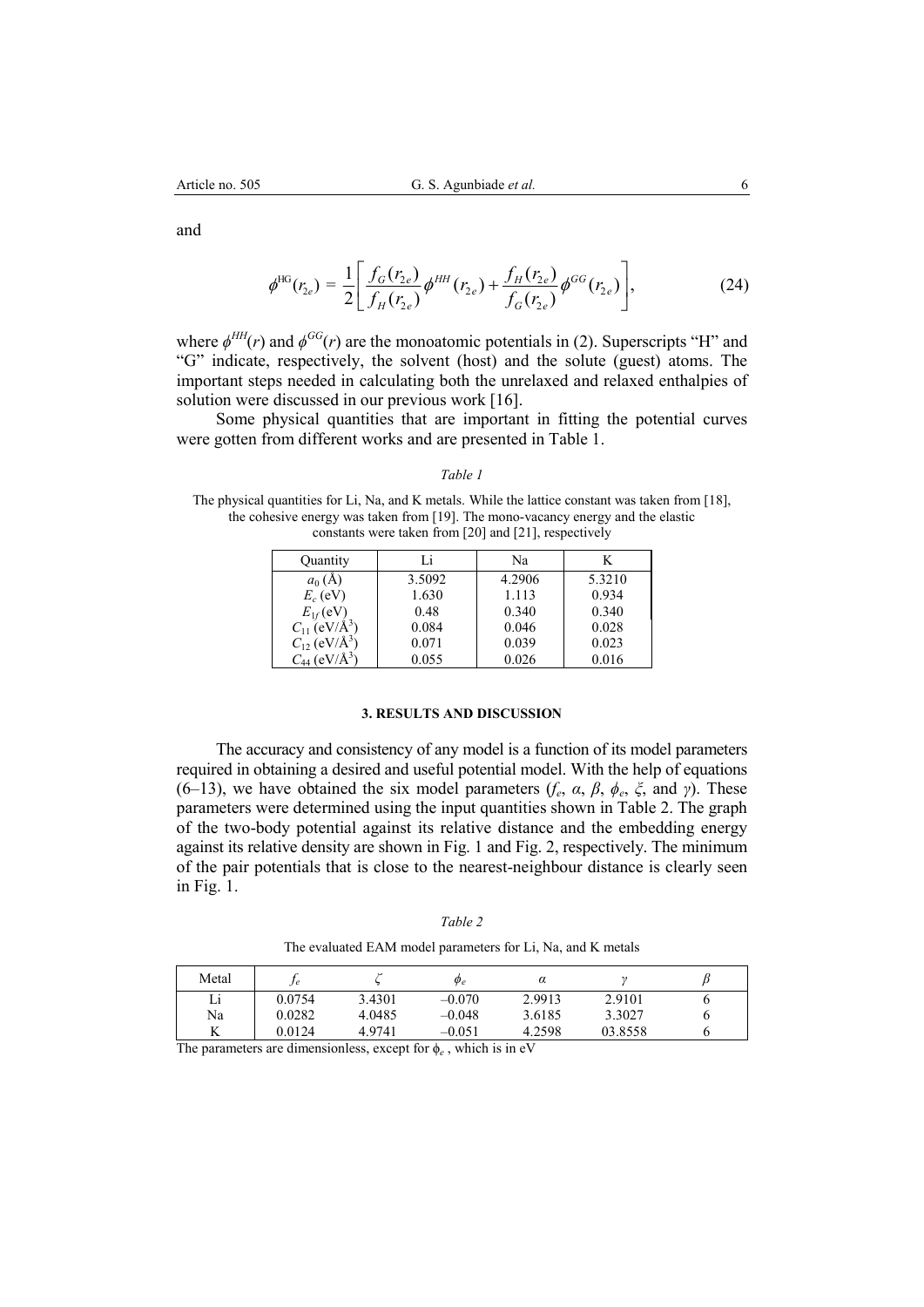

Fig. 1 – The graph of the two-body potential as a function of its relative distance.

To test the validity of this model, the monovacancy formation energy for each metal using (13) was reproduced. The strength of the bond in solids is determined by the formation energy of a vacancy. For comparison, the computed results alongside with the data from experiment and *ab initio* calculations are shown in Table 3. Although, Ho [22] applied the first principles to predict the monovacancy formation energy of these metals, which to some extent agree with our computed values except for Li metal, for which the value predicted is so low when compared with its corresponding experimental value. In general, our computed results are closer to data from experiment.



Fig. 2 – The graph of the embedding energy as a function of its relative density.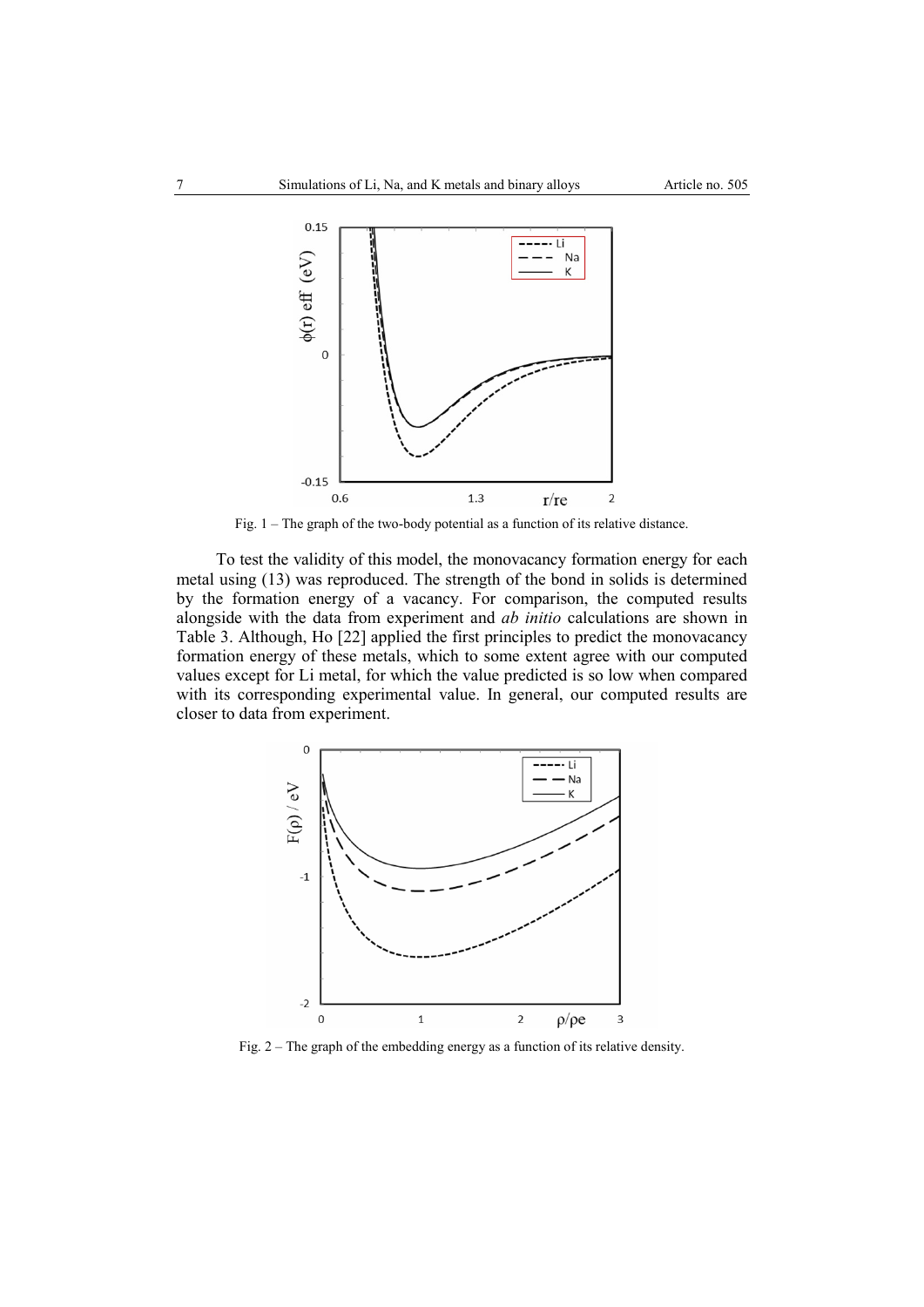### *Table 3*

The calculated and experimental values for the formation energy of monovacancy  $E_{1f}$  in eV. The experimental and the first principle values were taken from [20] and [22], respectively

| Metal | <b>Present</b> work | Exp. Data | First principle |
|-------|---------------------|-----------|-----------------|
| Li    | 0.488               | 0.482     | 0.37            |
| Na    | 0.338               | 0.342     | 0.39            |
|       | 0.359               | 0.348     | 0.36            |

Using (14–18), the three elastic stiffnesses  $C_{11}$ ,  $C_{12}$ , and  $C_{44}$  were obtained. The results that were obtained are presented in Table 4 together with the corresponding data from experiment. As expected, experimentally  $C_{11} > C_{12} > C_{44}$  for these metals (Li, Na, and K) and our computed values also follow this pattern. These elastic stiffnesses are plotted in Fig. 3, Fig. 4, and Fig. 5, for Li, Na, and K metals, respectively. As seen in these figures, the present model is able to comprehensively investigate the elastic properties of these metals since our computed values correlate with the results from experiment. Using the obtained elastic stiffness results, the bulk, young, and shear moduli can subsequently be obtained.

| Table 4                                                    |
|------------------------------------------------------------|
| The elastic stiffness in $eV/A^3$ for Li, Na, and K metals |

| Metal | Elastic constant | Present work | Exp. data |
|-------|------------------|--------------|-----------|
|       | $C_{11}$         | 0.0851       | 0.0838    |
| Li    | $C_{12}$         | 0.0721       | 0.0706    |
|       | $C_{44}$         | 0.0584       | 0.0600    |
|       | $C_{11}$         | 0.0461       | 0.0474    |
| Na    | $C_{12}$         | 0.0372       | 0.0396    |
|       | $C_{44}$         | 0.0284       | 0.0269    |
| K     | $C_{11}$         | 0.0251       | 0.0232    |
|       | $C_{12}$         | 0.0177       | 0.0197    |
|       | $C_{44}$         | 0.0132       | 0.0118    |

The experimental values were taken from [23]

To further validate the suitability of this model, additional properties of these metals that were not used during the potential fittings were computed. We have obtained the surface energies for low index crystal faces using (20–22). The computed values, data from experiment, and values from first principle calculations are shown in Table 5. The values from experiment were extrapolated at 0 K for the polycrystalline solids. As seen in Table 5, the present model is able to describe the surface energy of three low index crystal faces  $\gamma_{100}$ ,  $\gamma_{110}$ , and  $\gamma_{111}$  of these metals due to the suitable  $F(\rho)$  used in the model. It is somehow difficult to completely compare our calculated values with data from experiment because the experiment did not present the values for different crystal planes. Nevertheless, with the help of population density factor of Tyson's model [24], one can obtain from average, the surface energies of any particular face. The values of these energies as predicted by Johnson and Oh [9] and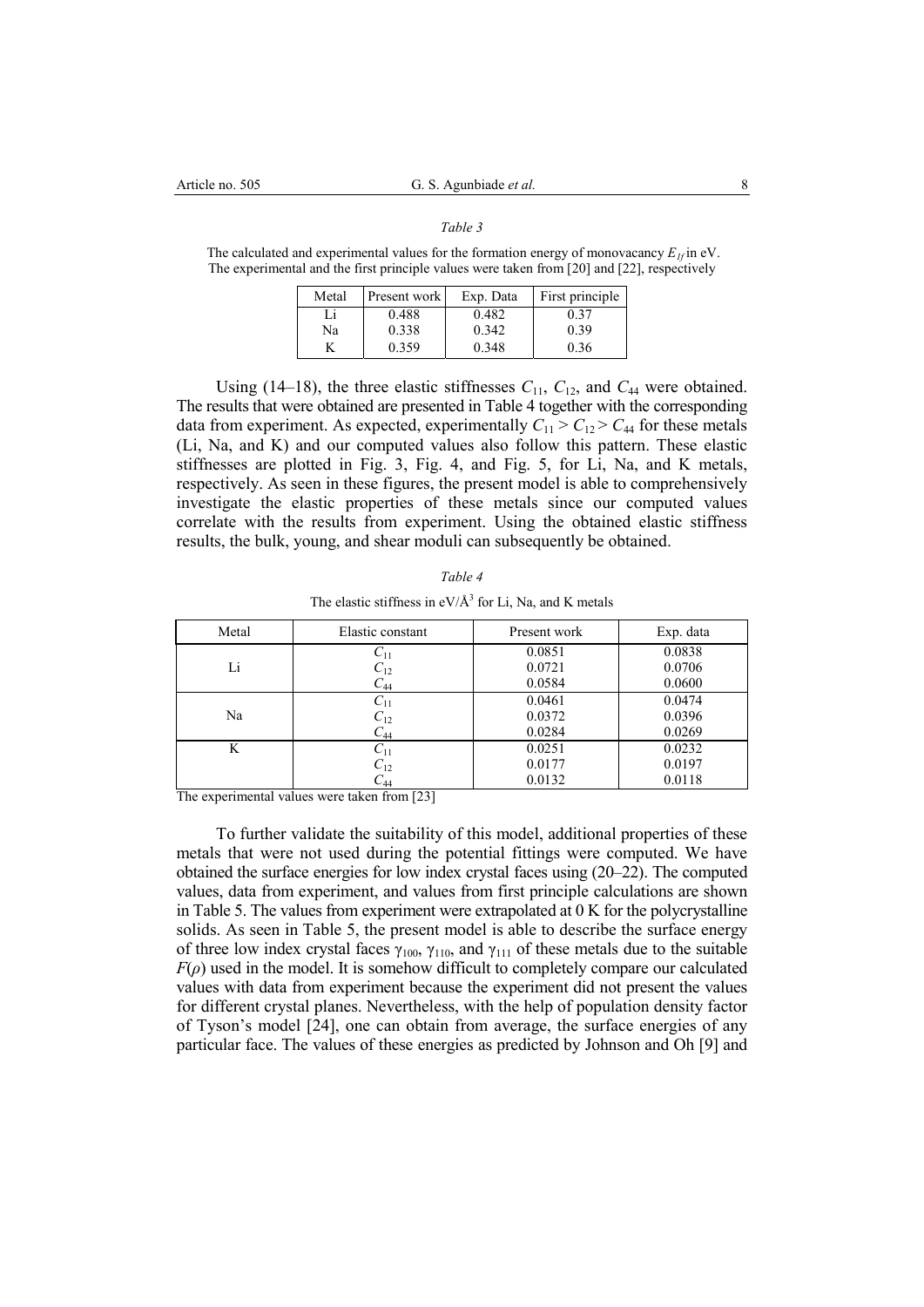FS models [4] are reported to be 80% of the results gotten from Tyson's model [24]. Although our computed results are reasonably good with the data from both the experiment [24] and the first principle calculations [25], the little differences in the results may be due to the inability to adequately obtain the experiment values using

Tyson's estimation. The ratio  $\frac{\gamma_{111}}{\gamma_{111}}$ 100 γ γ should be about 0.87. For Li and Na, this ratio

is approximately 0.862, but for K it is 0.81. Generally, the computed average value of each metal with the present model is less than the corresponding experimental value.



Fig. 3 – The comparison of elastic stiffness for Li metal.



Fig. 4 – The comparison of elastic stiffness for Na metal.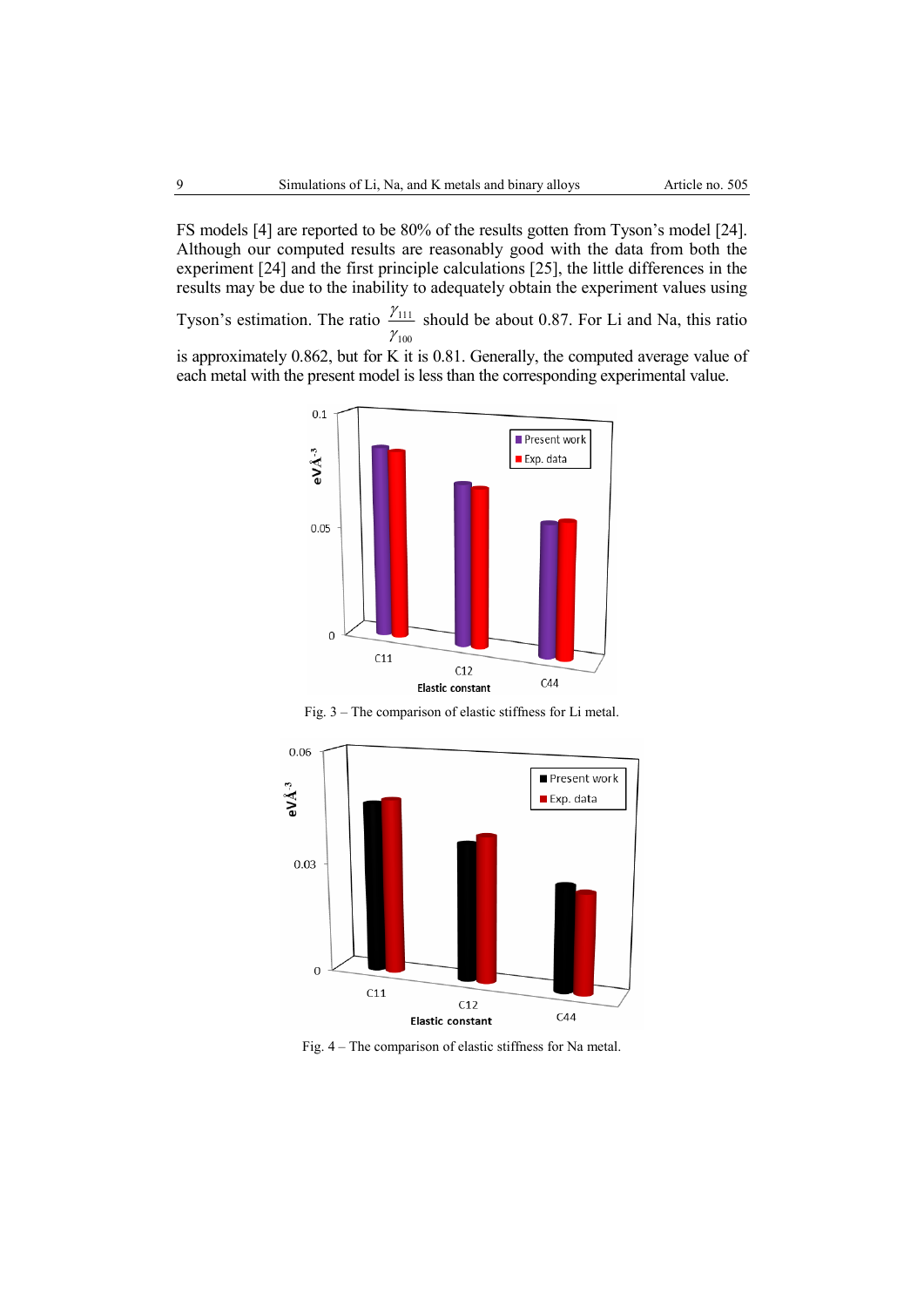

Fig. 5 – The comparison of elastic stiffness for K metal.

 The low index surface energy for Li, Na and K metals. For comparison, the experimental and the first principle values were taken from [24] and [25], respectively

| Metal | Surface Energy | Present work | Exp. Data | <b>First Principle</b> |
|-------|----------------|--------------|-----------|------------------------|
|       | $\gamma_{100}$ | 0.485        | 0.520     | 0.522                  |
| Li    | $\gamma_{110}$ | 0.291        |           | 0.556                  |
|       | $\gamma_{111}$ | 0.418        |           | 0.590                  |
|       | $\gamma_{100}$ | 0.254        | 0.260     | 0.264                  |
| Na    | $\gamma_{110}$ | 0.201        |           | 0.253                  |
|       | $\gamma_{111}$ | 0.219        |           | 0.287                  |
|       | $\gamma_{100}$ | 0.165        | 0.145     | 0.142                  |
| K     | $\gamma_{110}$ | 0.115        |           | 0.135                  |
|       | Y111           | 0.135        |           | 0.152                  |

The computed enthalpies of solution for alloys of Li, Na, and K. The host atom (solvent) and the guest atom (solute) are respectively denoted as H and G

| Alloy                           | ∆H[eV]    |                      |              | Others       |
|---------------------------------|-----------|----------------------|--------------|--------------|
|                                 | Unrelaxed | Exp. data<br>Relaxed |              |              |
| Li <sup>H</sup> Na <sup>G</sup> | 0.262     | 0.232                |              | $0.176$ [28] |
| Li <sup>H</sup> K <sup>G</sup>  | 0.238     | 0.229                | $0.28$ [26]  | $0.117$ [29] |
| Na <sup>H</sup> Li <sup>G</sup> | 1.803     | 1.751                |              |              |
| Na <sup>H</sup> K <sup>G</sup>  | 0.066     | 0.059                |              | $0.124$ [28] |
| $K^H L i^G$                     | $-0.100$  | $-0.121$             |              |              |
| $K^HNa^G$                       | 0.052     | 0.044                | $0.033$ [27] | $0.319$ [29] |

Lastly, to validate again the flexibility and transferability of this model, the cross potentials needed for alloy systems of these metals were considered. The procedures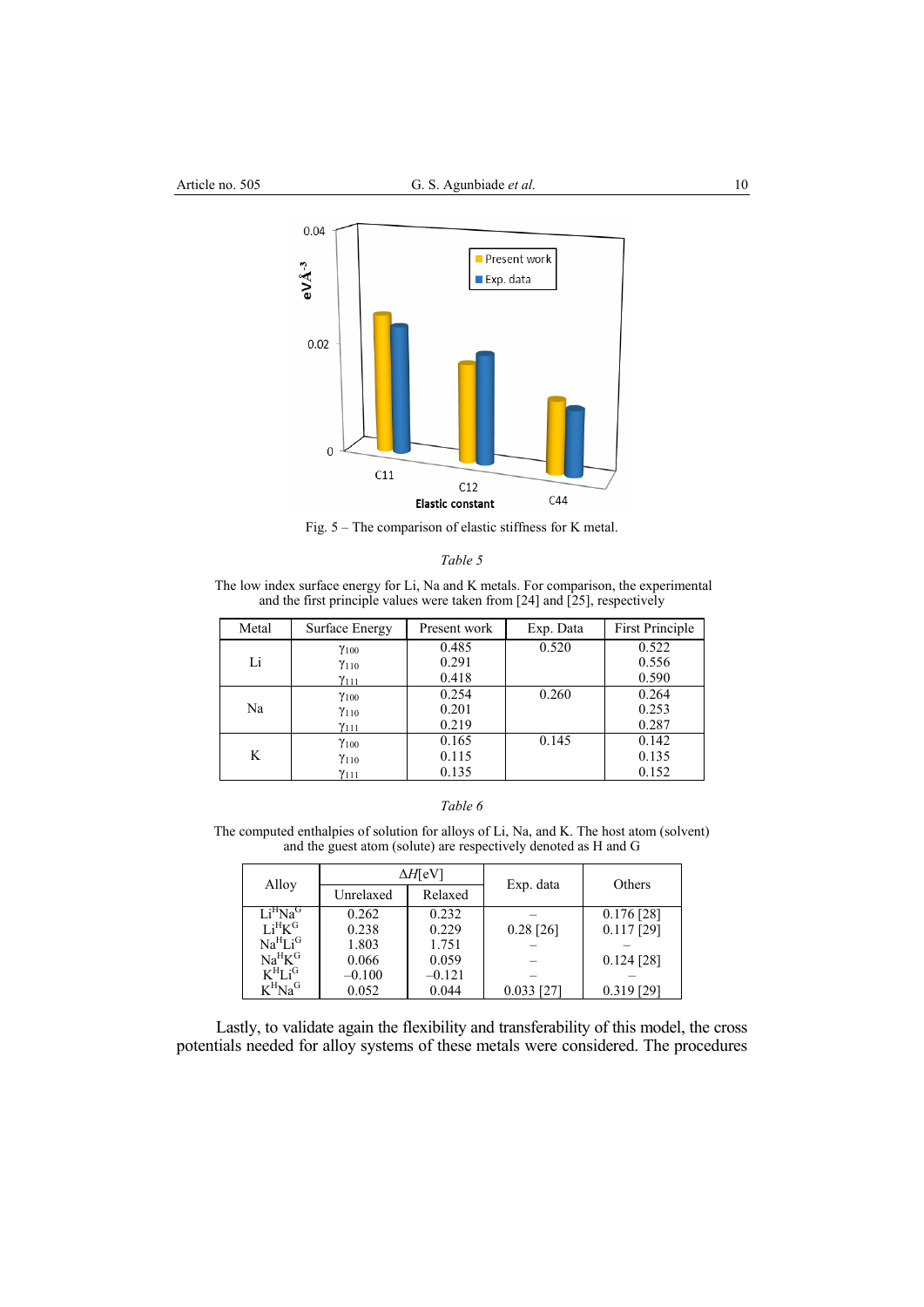for evaluating the binary alloys of metals were previously discussed by our team [16] for face-centered cubic alloys. The only difference is that the second nearest neighbour distance is highly put into consideration in this work. The computed results of the enthalpies of solution for the possible binary alloys are shown in Table 6. The values for the unrelaxed enthalpies of solution were firstly determined and thereafter, the relaxed enthalpies of solution were considered. It is practically impossible to completely compare our computed values due to limited available data from both the experiment and other authors. Out of six possible alloys, only two experimental values  $\text{Na}^{\text{H}}\text{K}^{\text{G}}$  and  $\text{K}^{\text{H}}\text{Na}^{\text{G}}$  are available. Our computed result for  $Na<sup>H</sup>K<sup>G</sup>$  reasonably agrees with value from experiment likewise the value for  $K<sup>H</sup>Na<sup>G</sup>$ . The computed values for both  $Li<sup>H</sup>Na<sup>G</sup>$  and  $Na<sup>H</sup>Li<sup>G</sup>$  agree with the calculated results from Hultgren and coworkers [29]. We cannot compare the results for possible alloys of  $\mathbf{L}^{\mathrm{H}}\mathbf{K}^{\mathrm{G}}$  and  $\mathbf{K}^{\mathrm{H}}\mathbf{L}^{\mathrm{G}}$  because there are no data from both the experiment and other authors. Experimental data are highly needed for a better comparison for these alloys.

### **4. CONCLUSIONS**

We have simulated Li, Na, and K metals and alloys with a simplified semiempirical model called the embedded-atom method (EAM). Fittings to the model potential required some physical quantities that are shown in Table 1. The six model parameters required in obtaining a meaningful and efficient EAM model were determined. Some quantities used in the fitting were optimally reproduced. Other properties of the metals and alloys that were not used in fitting of the model potential were computed. The present model is able to describe the surface energy of three low index crystal faces  $\gamma_{100}$ ,  $\gamma_{110}$ , and  $\gamma_{111}$  of these metals due to the suitable  $F(\rho)$  used in the model. It is somehow difficult to completely compare our calculated values with data from experiment because the experiment did not present the values for different crystal planes. The computed enthalpies of solution for  $Li<sup>H</sup>Na<sup>G</sup>$  and  $Na<sup>H</sup>Li<sup>G</sup>$  agree with the calculated results from Hultgren and coworkers [29]. We cannot compare the results for possible alloys of  $Li<sup>H</sup>K<sup>G</sup>$  and  $K^H L i^G$  because there are no data from both the experiment and other authors. In general, our computed results are closer to available data from experiment.

*Acknowledgements***.** We acknowledge the Department of Physics, Ekiti State University, Ado Ekiti, Nigeria, for providing an enabling environment during the course of this research.

### **REFERENCES**

- 1. W. Xu and J. A. Moriarty, Phys. Rev. B **54**, 6941 (1996).
- 2. C. Domain and C. S. Becquart, Phys. Rev*.* B **65**, 024103 (2001).
- 3. M. S. Daw and M. I. Baskes, Phys. Rev. Lett*.* **50**, 1285 (1983).
- 4. M. W. Finnis and J. E. Sinclair, Phil. Mag. A **50**, 45 (1984).
- 5. F. Ercolessi, M. Parrinello, and E. Tosatti, Phys. Rev. Lett. **57**, 719–722 (1986).